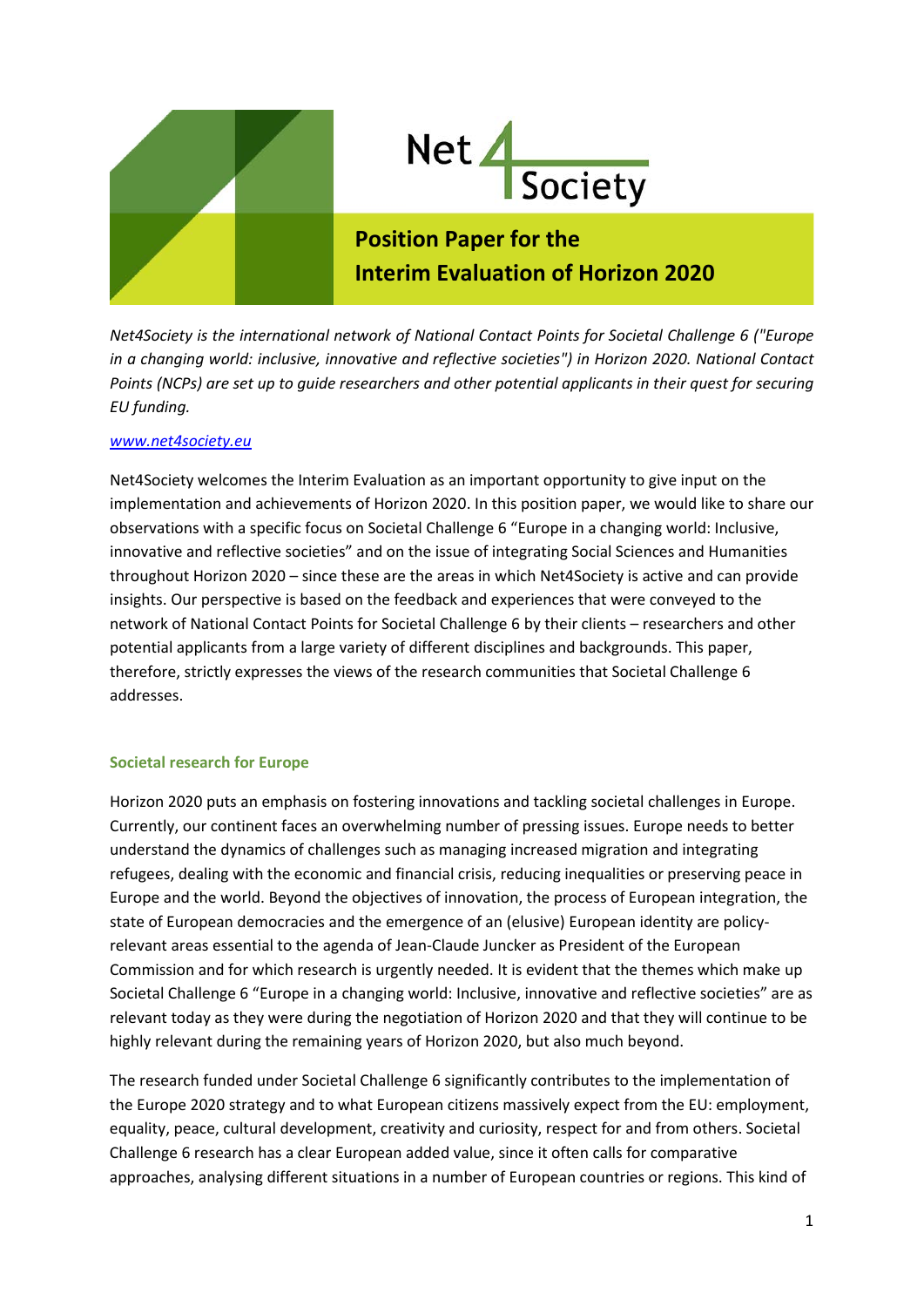research cannot be carried out on a national level or by individual researchers – European consortia are a pre-requisite to adequately address these research themes. For this reason, funding for collaborative research needs to remain the most important element within Horizon 2020 (and beyond), complemented by the ERC and other components. Collaborative projects play also a crucial role in the building of the European Research Area and should therefore be extended in the future.

European Social Sciences and Humanities (SSH) research is cutting-edge and travels worldwide.<sup>[1](#page-1-0)</sup> Europe has a vast reservoir of excellent and world leading researchers in these disciplines – an asset that needs to be harnessed and exploited for addressing the challenges we face.

However, the budget available to societal research under Societal Challenge 6 is not sufficient and does not adequately reflect the political importance of the topics and the potential of the research community.<sup>[2](#page-1-1)</sup>

A serious danger to the motivation of excellent applicants, is the high over-subscription in Societal Challenge 6 with dramatically low success rates around 9%<sup>[3](#page-1-2)</sup>, and even in some topics as low as 2%<sup>[4](#page-1-3)</sup>. Such success rates are considerably below the Horizon 2020 average and clearly discourage research applications in key fields like youth, inequalities, democracies, diplomacy, or gender discrimination where Europe still has a high reputation for intellectual rigour. It is therefore of utmost importance to address this issue and improve success rates specifically for social and cultural research – particularly since applying to Horizon 2020 still demands considerable resources, even though simplification is high on the European Commission's agenda.

In this context, the effects of a pilot two-stage application suggested by the Commission in selected topics need to be thoroughly evaluated. It remains to be seen whether a two-stage application process will significantly reduce the burden on applicants and will not result in an even higher oversubscription rate for the first stage and an unnecessary delay in the starting date of the retained projects.

Societal Challenge 6 covers an ambitious range of thematic areas which address a number of important and pressing challenges for Europe, such as the issue of integration in societies at large, inequalities, the state of play of democracies and civil society, the question of European identities and European integration, the valorisation of cultural heritage, external relations, and the topic of innovation research. Topics range from consequences of inequalities for the European democracies to ICT solutions in the e-government sector. However, due to this wide thematic spectrum, the design of the challenge lacks coherence and has difficulties to focus on its fundamental objectives: rendering societies more inclusive, innovative and reflective. For example, topics with the SME instrument as funding model should be thematically connected to the major themes in Societal Challenge 6 and should address social entrepreneurs or creative enterprises.

<span id="page-1-0"></span> $1$  More information on the internationalization and excellency of European SSH research can be found on the website of the INTERCO-SSH research project[: http://interco-ssh.eu/en/](http://interco-ssh.eu/en/) .<br><sup>2</sup> While the overall budget of Horizon 2020 increased considerably, compared to FP7, the budget available for

<span id="page-1-1"></span>societal research under Societal Challenge 6 did not, when compared to the budget of FP7's Theme 8 "Socioeconomic Sciences and Humanities" – if you deduct the budget for "Other Actions", the COST programme and International Cooperation Activities.

<span id="page-1-2"></span><sup>&</sup>lt;sup>3</sup> European Commission (2016): Horizon 2020 Monitoring Report 2014, p. 132. [http://ec.europa.eu/newsroom/horizon2020/document.cfm?doc\\_id=15108](http://ec.europa.eu/newsroom/horizon2020/document.cfm?doc_id=15108).

<span id="page-1-3"></span>E.g. in topic REFLECTIVE-2-2015 Emergence and transmission of a European cultural heritage and Europeanisation.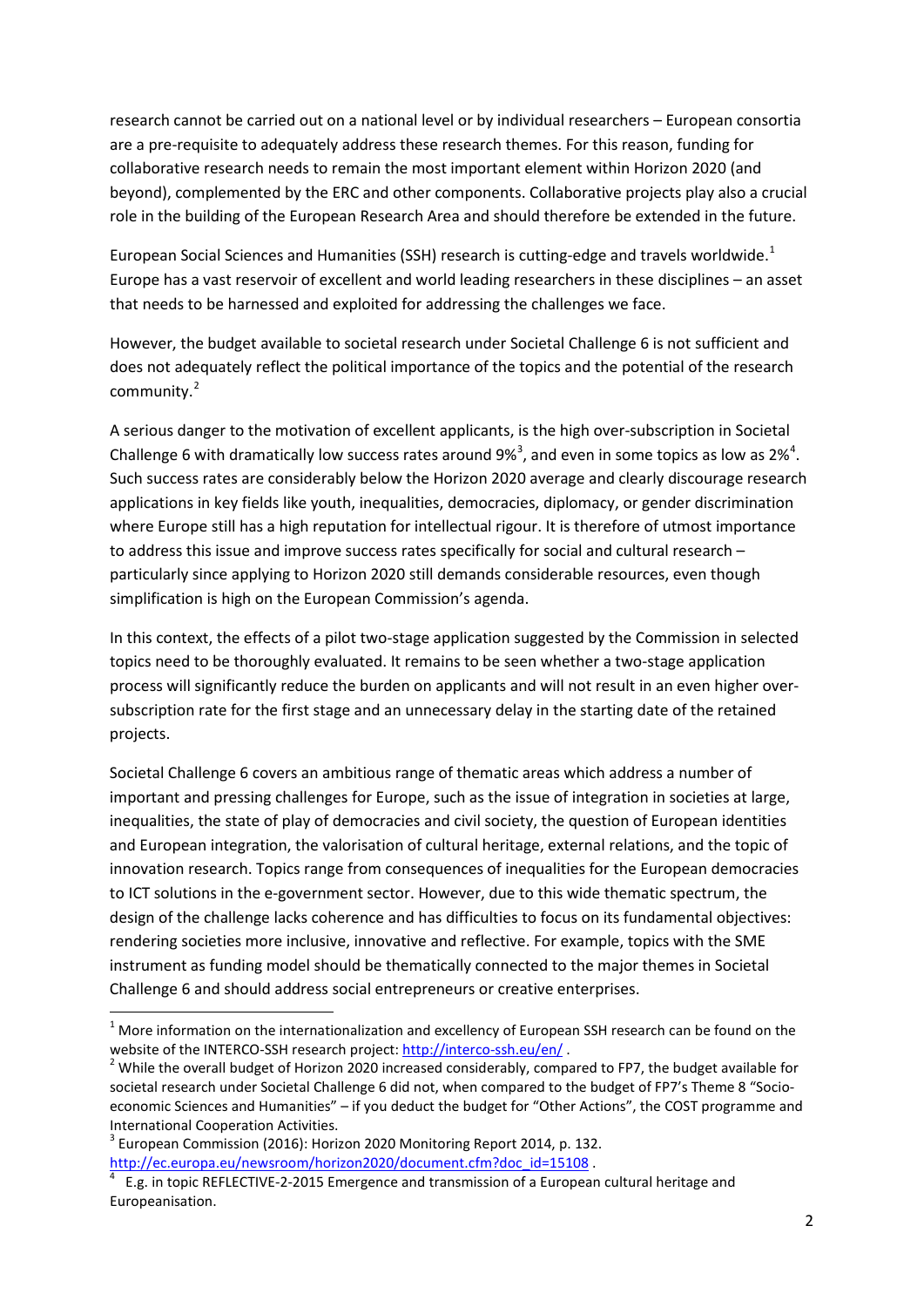Insights from the humanities could be harnessed more systematically to achieve this objective. Moreover, some topics focused on innovation reflect a rather narrow understanding of the concept of innovation itself with a strong emphasis on ICT solutions. This issue should be addressed in future topics. Topic texts should adopt a clear language as to what is expected of projects, in particular if they define several research dimensions. Finally, topics with direct political implications should have a clear and realistic description of the expected impact.

Promoting international cooperation with research and innovation communities outside of Europe is another element within Societal Challenge 6. While certain topics focusing on international cooperation within thematic areas such as "Europe as a global actor" or "Science Diplomacy" fit into the overall thematic context of Societal Challenge 6, there are also other, more strategic and generic activities that seem less well-placed. A follow-up framework programme to Horizon 2020 should reestablish a dedicated international cooperation programme.

The adoption of work programmes for two years brings the advantage that, depending on the topic, applicants have more time to prepare proposals. This facilitates access for newcomers. However, it might also increase the number of applications and makes it even more important to adopt measures against over-subscription. The process for the development of Work Programmes and the origins as well as purposes of individual topics should be as transparent as possible.

### *Recommendations:*

- Maintain the funding of collaborative research projects as the most important element of Horizon 2020 and a future framework programme.
- Give substantial support to societal research under a dedicated funding line, such as Societal Challenge 6.
- Dedicate a higher budget share for the research-intense thematic areas of Societal Challenge 6 in a future framework programme.
- Fund several projects per topic to avoid high oversubscription and to harness multiple perspectives on addressing a specific challenge.
- Improve the coherence and quality of Evaluation Summary Reports.
- Substantially reduce the budget for "Other Actions" under Societal Challenge 6 that are not clearly connected to the themes of Societal Challenge 6. Evaluate the benefit of activities under "Other Actions" as part of the Interim Evaluation.
- Adopt a consistent and coherent rationale for all topics within a given call.
- Identify explicitly possible contributions from the humanities.
- Describe clearly the "expected impact" part of the topic.
- Leave no room for interpretation as to what extent projects are expected to cover the scope of the topics.

#### **Integrating Social Sciences and Humanities throughout Horizon 2020**

Horizon 2020 aims at integrating Social Sciences and Humanities in all its priorities and specific objectives. The European Commission has dedicated substantial efforts into the integration of SSH research by actions such as flagging SSH relevant topics in all Work Programmes or initiating a monitoring process. These are important activities that should be continued. However, the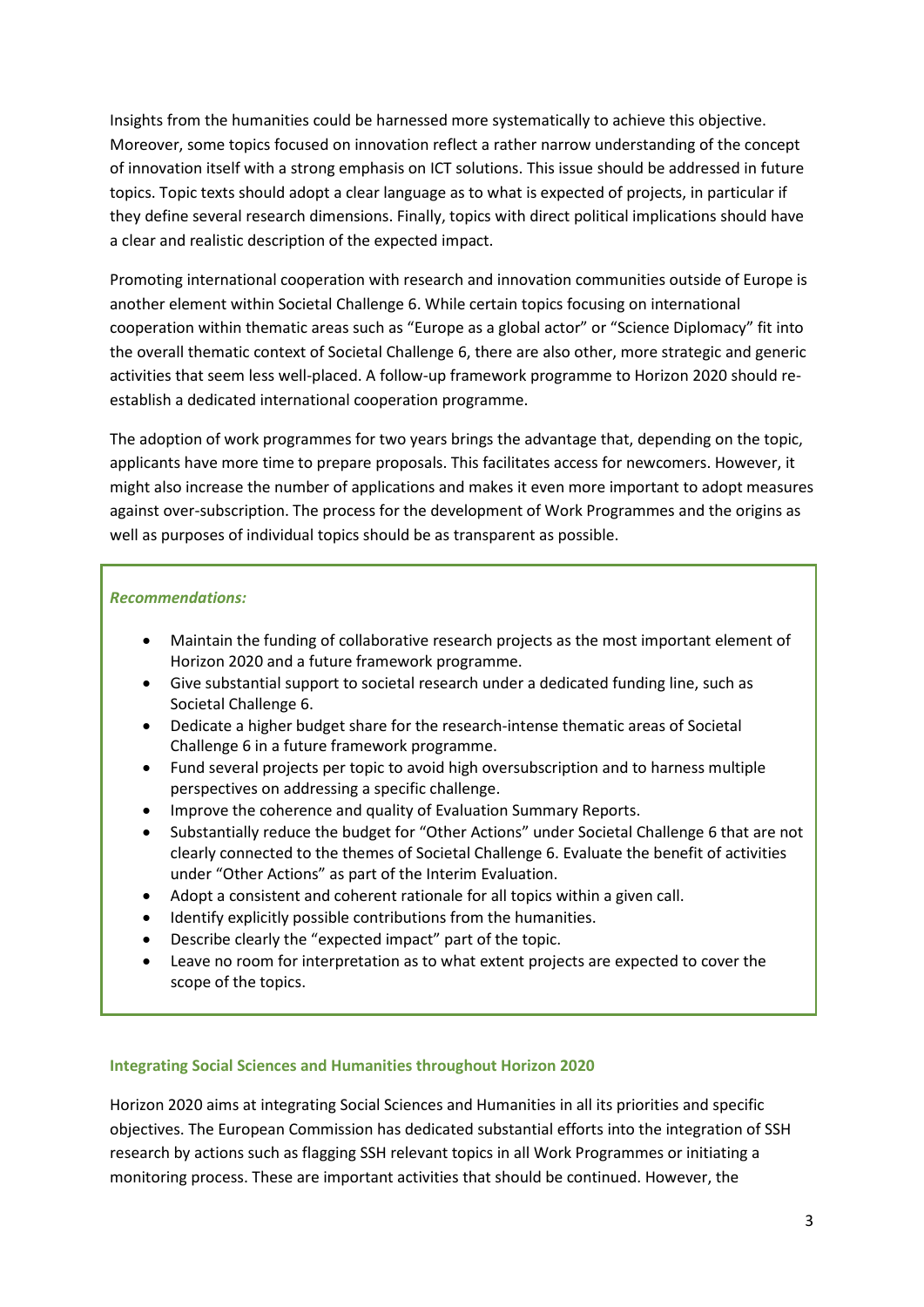Commission's first monitoring report on SSH integration<sup>[5](#page-3-0)</sup> has documented the need for further improvement. Especially the potential of the humanities is currently not fully exploited. Too many funded projects in flagged SSH relevant topics do not or only poorly integrate SSH research. 32% of funded projects in SSH-flagged topics outside Societal Challenge 6 fail to integrate contributions from SSH. A different analysis of SSH integration finds even less projects with adequate contributions from these disciplines.<sup>[6](#page-3-1)</sup> These numbers illustrate – among other things – that SSH integration does not seem to play an important enough role during the evaluation of proposals. It is therefore essential to select evaluators with SSH expertise for flagged topics. At the same time, the quality of SSH integration should be part of the evaluation criteria. In the future, a proposal for an SSH flagged topic that refuses to integrate SSH expertise should not be funded.

There are many obstacles and barriers to successful interdisciplinary work, which should be considered and command the status of "high risk" research. Researchers from different disciplines speak different languages and apply different methods. Interdisciplinarity runs counter to established career patterns and academic institutions – also within the context of social sciences and humanities (SSH is not a monolith). The integration of SSH throughout Horizon 2020 therefore needs further support. This starts with a better involvement of SSH expertise in the process of drafting Work Programmes, continues with giving a higher importance to SSH integration in the evaluation of SSH flagged topics and does not stop with developing support instruments to foster interdisciplinarity. At the same time, the European Commission should clearly communicate to the outside world all instruments and policies that are developed to support SSH integration.

Considering the novelty of the concept of SSH integration in Horizon 2020 – as opposed to a dedicated SSH programme in previous framework programmes – and the experienced difficulties to fully implement this concept, it is important that the High Level Expert Group of Horizon 2020 under the chairmanship of Pascal Lamy adresses the issue of SSH integration and assesses the current concept.

#### *Recommendations:*

- Think about SSH integration during the drafting stage of the Work Programme: Draft topics in a way that motivates interdisciplinarity. Be specific about the expected contributions from SSH.
- Assign a vital role to SSH integration during the evaluation of flagged topics. Evaluators need to have SSH expertise and the quality of SSH integration should be part of the evaluation criteria. Proposals in SSH-flagged topics with no or only poor SSH integration should not be funded.
- Adapt project designs to address the unique needs of interdisciplinary research teams. For example: encourage project budget allocation for interdisciplinarity in call texts – since it requires time and effort to follow an interdisciplinary approach in projects.

<span id="page-3-1"></span><span id="page-3-0"></span> <sup>5</sup> European Commission (2015): Integration of Social Sciences and Humanities in Horizon 2020: Participants, Budget and Disciplines. Monitoring report on projects funded in 2014 under Societal Challenges and Industrial Leadership priorities, [http://ec.europa.eu/newsroom/horizon2020/document.cfm?doc\\_id=11232](http://ec.europa.eu/newsroom/horizon2020/document.cfm?doc_id=11232) <sup>6</sup>European Alliance for SSH contribution on SSH integration in Horizon 2020, Stakeholders' Workshop, July 2016, [http://www.eassh.eu/PDF/EASSH\\_StakeholdersWorkshop\\_010716fnl.pdf](http://www.eassh.eu/PDF/EASSH_StakeholdersWorkshop_010716fnl.pdf)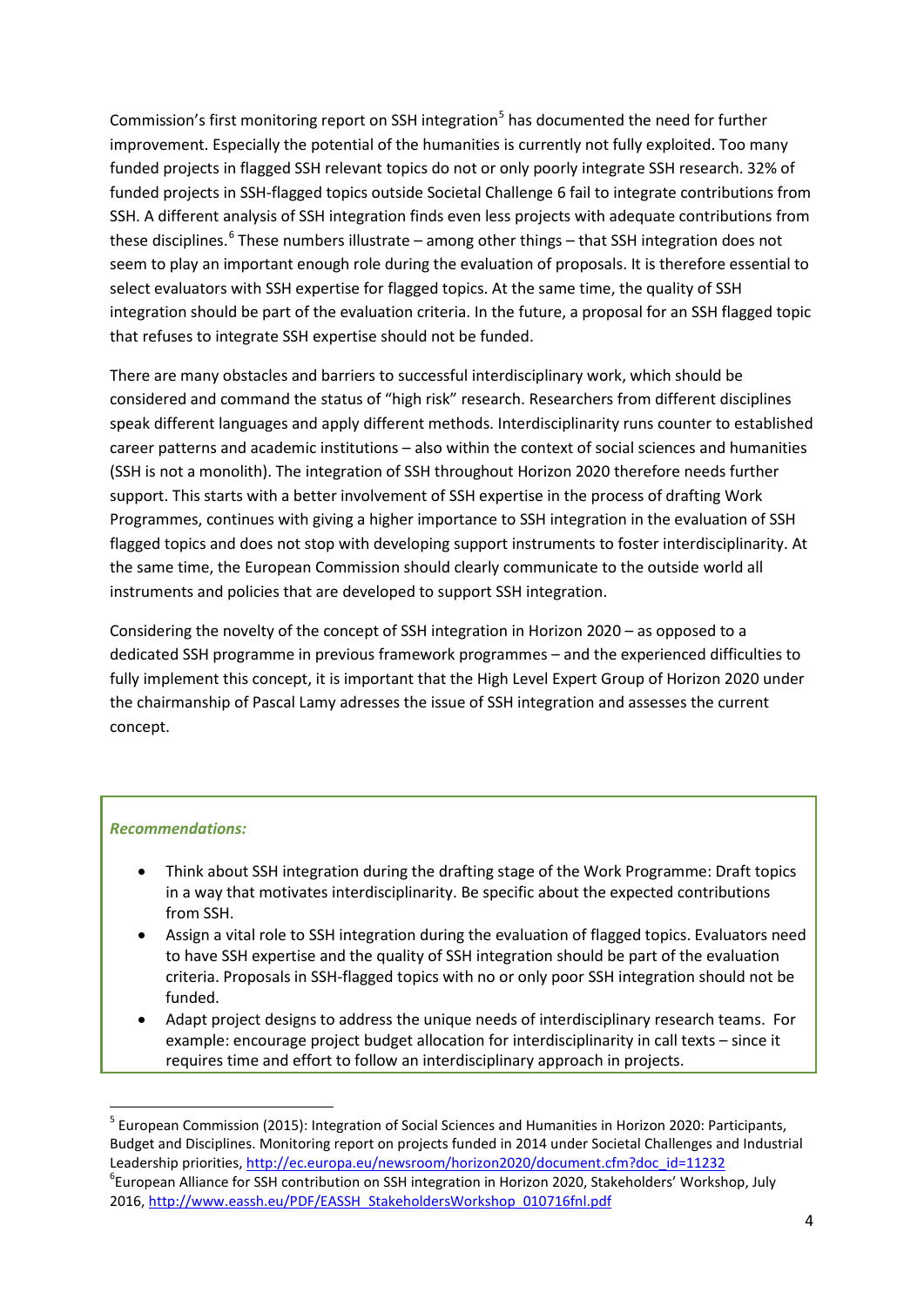- Support interdisciplinarity through instruments that aim at connecting different scientific communities such as cross-thematic brokerages and conferences.
- Earmark a dedicated budget for SSH contributions in the different Societal Challenges and other relevant parts of Horizon 2020.

## **Achieving impact**

Horizon 2020 projects are expected to achieve impact that transcends the academic world. Research funded under this programme should contribute to tackling societal challenges and implementing the Europe 2020 strategy. Designing activities to maximize the social impact of their projects, or involving stakeholders, is not an easy task for many researchers. It could be further supported by different measures set up by the European Commission. A clearly defined section on "expected impact" that names target groups and end users would help applicants to better understand what is expected of them. There are different dimensions of impact: scientific, economic, political, social, or cultural. Communicating these different dimensions and providing best practice examples might help applicants and project participants to better understand "impact".

Societal research is not able to show its full potential in the current framework of impact measurement used by Horizon 2020. At times, the European Commission itself seems to apply a limited, technological understanding of impact – focusing on patent applications and prototypes and not taking into account social impact.<sup>[7](#page-4-0)</sup> This makes it more difficult for societal research to apply the concept of impact and exploitation in projects. It is vital to develop robust indicators to measure social impact and therefore to continue the work started by the EU-funded projects such as Impact-EV, ACCOMPLISSH or DANDELION.

Many projects might achieve impact only in the long-term, after the project's end. Instruments to support the monitoring of impact and the exploitation of finalized EU projects are needed.

#### *Recommendations:*

- Describe the "Expected Impact" section in topics as precise as possible.
- Apply the concept of social impact in Horizon 2020 and support the further development of indicators for social impact. Clearly differentiate between social impact, dissemination and transference.
- Communicate best practice examples in the area of social impact and support initiatives like the Social Impact Open Repository (SIOR), developed by the EU-funded IMPACT-EV project.
- Develop specific trainings and guides on (social) impact generation.
- Foresee instruments to synthesize results after the end of projects.

#### **Harnessing the network of National Contact Points**

The network of National Contact Points is a vital instrument to inform and advise applicants on Horizon 2020. As pointed out in the "NCP Input Paper for the Interim evaluation of Horizon 2020"<sup>[8](#page-4-1)</sup>

<span id="page-4-1"></span>

<span id="page-4-0"></span><sup>&</sup>lt;sup>7</sup> This applies for example to the key performance indicators for Horizon 2020.<br><sup>8</sup> <http://www.ncpacademy.eu/ncp-paper-input-for-the-interim-evaluation-of-horizon-2020/>